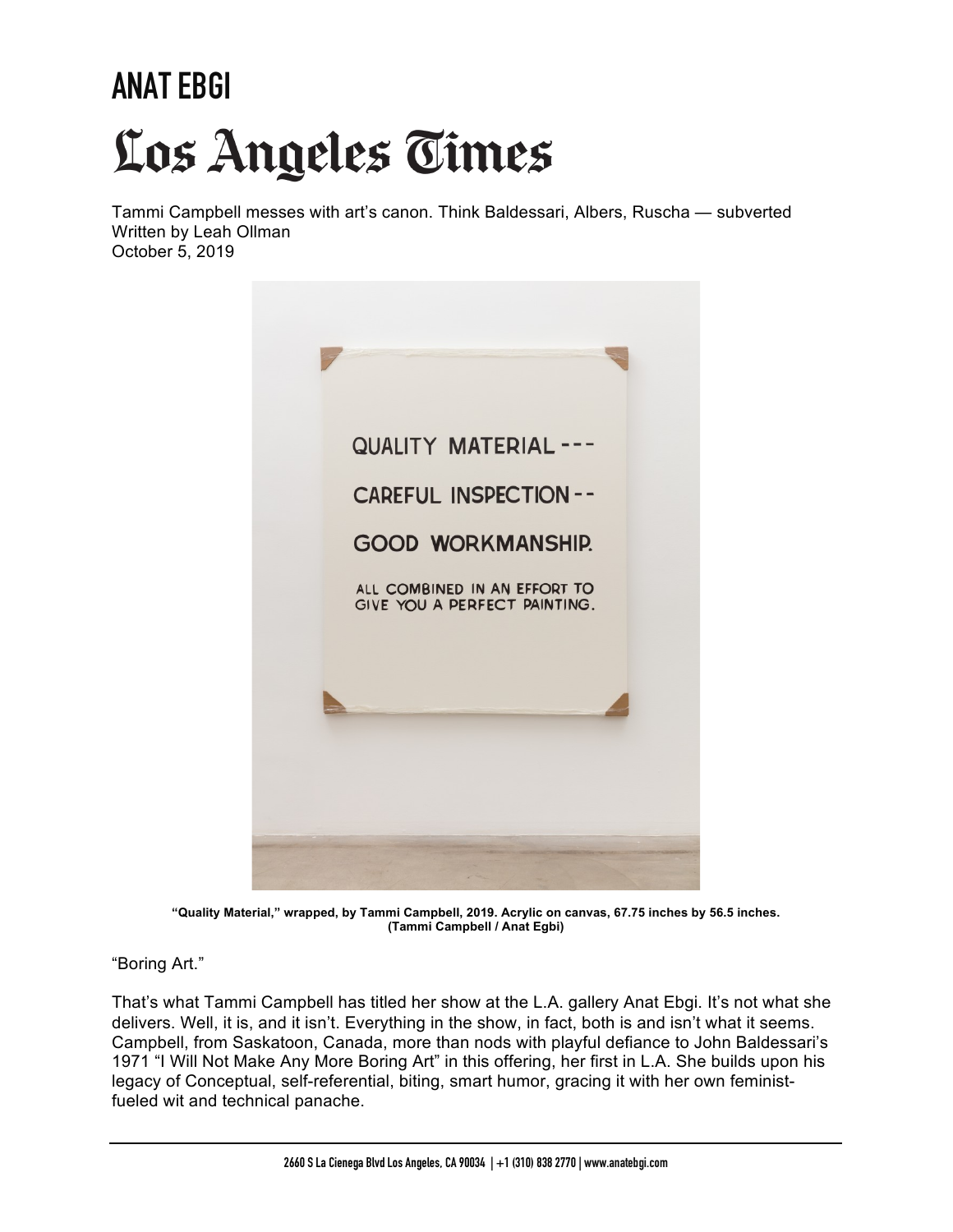## **ANAT EBGI**

An earlier piece of Baldessari's is actually the truer touchstone for Campbell here. For "Quality Material" (1966-68), Baldessari hired a commercial sign painter to reinscribe, on canvas, a snippet of text from an instructional guide. It read, in all caps "Quality material --- careful inspection -- good workmanship. All combined an in effort to give you a perfect painting."

If his painting elicits a snort of recognition at the absurdity of such a formulaic definition of good art, hers invokes the same, plus a gasp. Campbell has re-created Baldessari's canvas at full scale, capping the corners with cardboard and the edges with packing tape, as if readying the piece for transport. Only it's not going anywhere, but hanging on the wall, itself an exemplar of exquisite workmanship: The corners and tape are really made of acrylic painting medium. The art material brilliantly masquerades as industrial packing material. And Campbell, like and not like Baldessari before her, subverts the traditional association of art with distinctive authorship, original touch. At the same time, she transcends that association. Outsmarts it.



**"Red Curve," wrapped, by Tammi Campbell, 2019. Acrylic on canvas, 63 inches by 48 inches. (Tammi Campbell / Anat Egbi)**